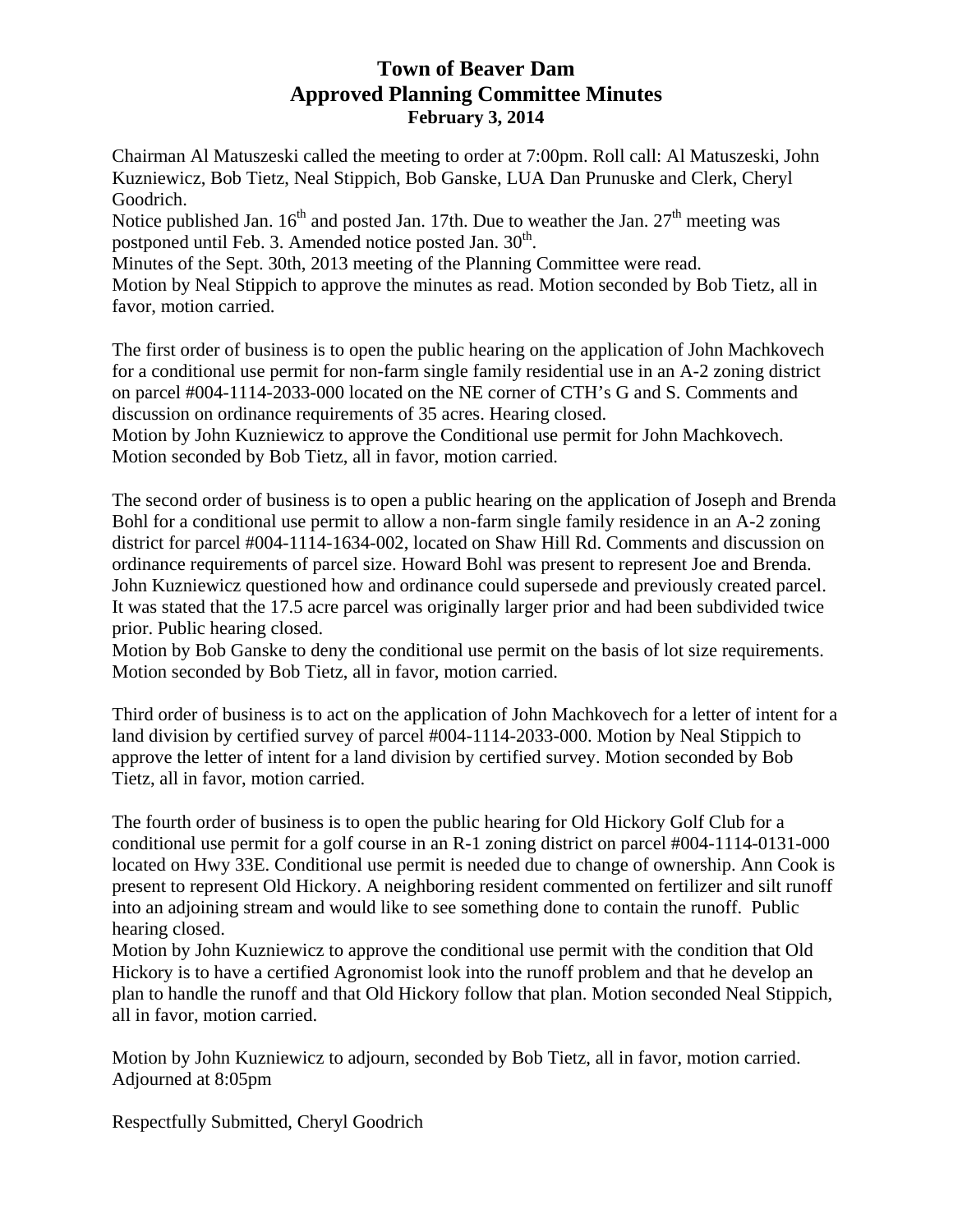# **Town of Beaver Dam Approved Planning Committee Minutes March 3, 2014**

Chairman Al Matuszeski called the meeting to order at 7:00pm. Roll call: Al Matuszeski, John Kuzniewicz, Bob Tietz, Neal Stippich, LUA Dan Prunuske and Clerk, Cheryl Goodrich. Notice published Feb. 21st and posted Feb. 17th. Minutes of the Feb.3rd, 2014 meeting of the Planning Committee were read. Motion by Bob Tietz to approve the minutes as read. Motion seconded by John Kuzniewicz, all in favor, motion carried.

The first order of business is to open the public hearing on the application of Ronald Warmka, agent for Warmka Trust and the Janice Warmka Trust for a conditional use permit for a non-farm single family residential use in the A-2 zoning district located on the NW corner of Crystal Lk Rd. Comments and discussion on ordinance requirements of 35 acres and the parcel being over the 1.5 acre lot size for a home. Dan stated it is the same situation as Bohls from the previous month. Dan also stated there should be a change in the process in order to save applicants time and money. Possibly giving him authority to deny the CUP and have applicant apply directly to Board of Appeals. Hearing closed. Motion by Neal Stippich to deny the Conditional Use permit on the basis of not meeting the ordinance requirements. Motion seconded by John Kuzniewicz, all in favor, motion carried.

The second order of business is to act on the Letter of Intent submitted by New Frontier Land Surveying, LLC., agent for Danny Parish for approval of subdivision of parcels located between Canary Rd and Cty S and between Cty G and Center Rd. Parcels to be sold to Herb Lehner. One parcel is 35 acres and one parcel is 36 acres and will be used for Ag land only with no buildings. Driveways will stay as existing, one is off S and one is off Canary Rd. Land division has to be approved by the County.

Motion by John Kuznieiwicz to approve the Letter of Intent. Motion seconded by Bob Tietz, all in favor, motion carried.

Motion by Neal Stippich to adjourn, seconded by Bob Tietz, all in favor, motion carried. Adjourned at 7:20pm

Respectfully Submitted, Cheryl Goodrich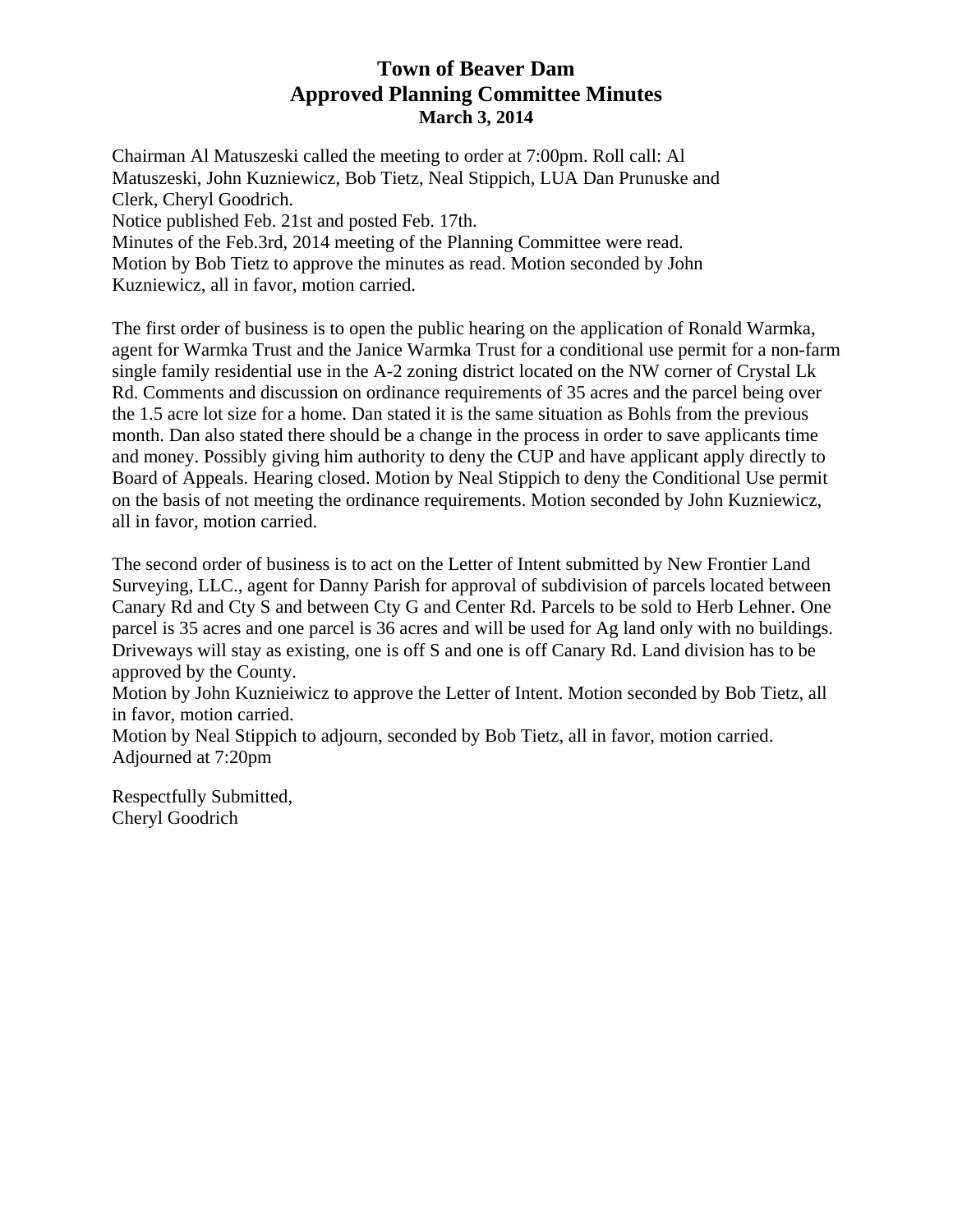### **Town of Beaver Dam Approved Planning Committee Minutes April 14, 2014**

Chairman Al Matuszeski called the meeting to order at 7:00 pm. Roll call: Al Matuszeski, John Kuzniewicz, Bob Ganske, Neal Stippich, Art Kitchen, Neal Stippich, LUA Dan Prunuske and Clerk, Cheryl Goodrich.

Notice published April  $3^{rd}$  and posted March 31st.

Minutes of the March 3rd, 2014 meeting of the Planning Committee were read.

Motion by Neal Stippich to approve the minutes as read. Motion seconded by Bob Ganske, all in favor, motion carried.

The first order of business is to open the public hearing on the application of Ronald Warmka, agent for Warmka Trust and the Janice Warmka Trust for a conditional use permit for a non-farm single family residential use in the A-2 zoning district on parcel #004-1114-1044-001, located on the NW corner of Crystal Lk Rd. Dan Prunuske explained it was before the Planning committee because the Board of Appeals reversed the original denial by the Planning committee at the March  $3<sup>rd</sup>$  meeting giving permission to build. The Planning Committee can now impose conditions if necessary. Ron Warmka reiterated that he has no plan for development in the future. Discussion on future owner of property may want to develop and the planned driveway would be used as access/service road for future development and would need to be out of the right-of-way. Public hearing closed.

Motion by Bob Ganske to approve the Conditional Use permit with the condition that the proposed driveway be deeded as the roadway for any future development. Motion seconded by John Kuzniewicz, all in favor, motion carried.

Second order of business is to conduct a public hearing on the application of Joseph and Brenda Bohl for a conditional use permit for a non-farm single family residential use in an A-2 zoning district on parcel #004-1114-1634-002, located on the corner of Shaw Hill Rd and Schlief Road. Dan Prunuske stated again the previous denial by the Planning Committee was reversed by the Board of Appeals giving Bohls permission to build and open for conditions. Joe Bohl stated the planned house would set approximately 20' behind the existing shed and they are not looking to subdivide.

Public hearing closed.

Motion by Neal Stippich to approve the conditional use permit and that it comply with ordinances of the Town of Beaver Dam. Motion seconded by Bob Ganske, all in favor, motion carried.

Motion by John Kuzniewicz to adjourn, seconded by Art Kitchen, all in favor, motion carried. Adjourned at 8:07 pm

Respectfully Submitted, Cheryl Goodrich

.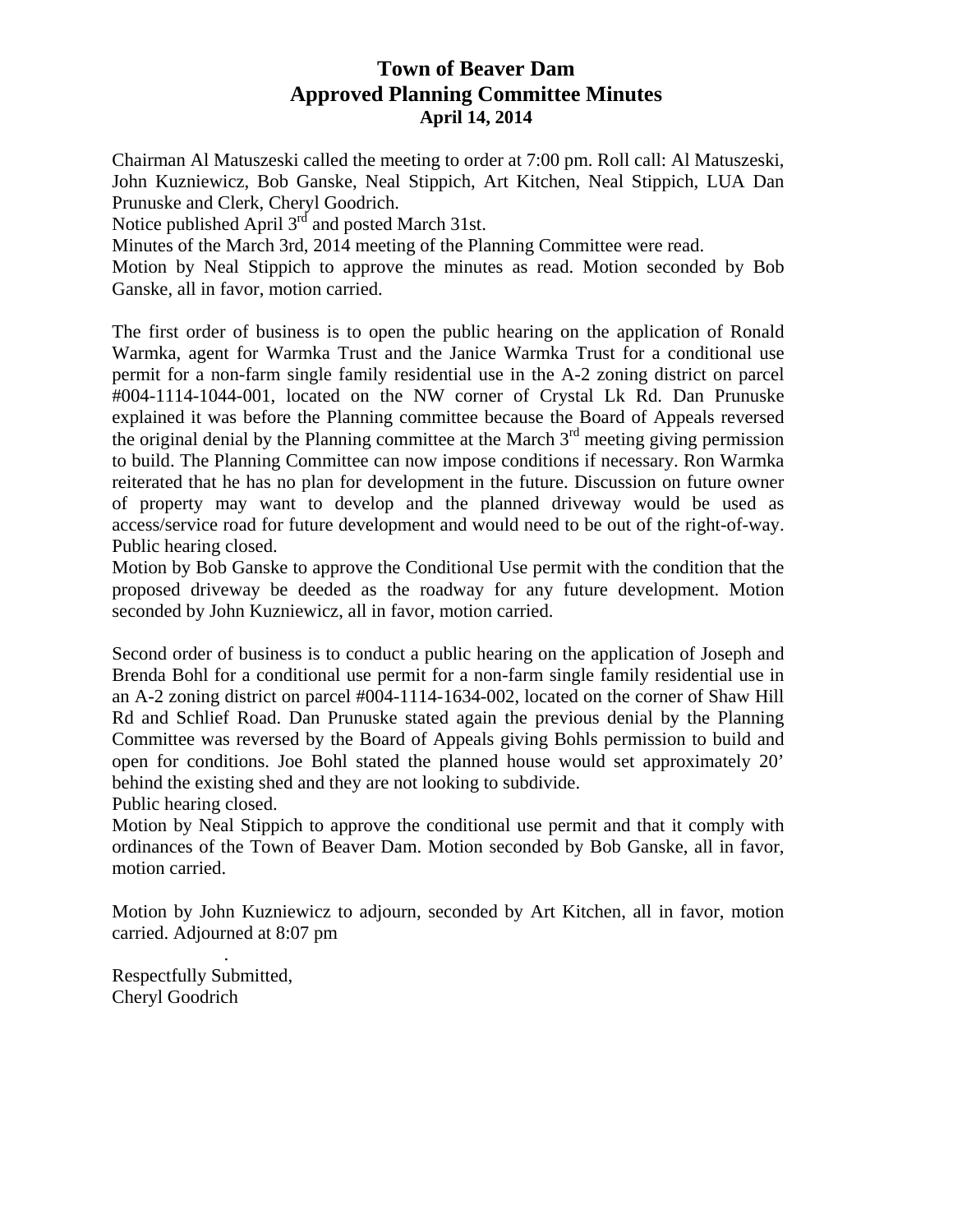# **APPROVED MINUTES Town of Beaver Dam Public Hearing and Plan Commission Meeting W8540 County Road W August 25, 2014 7:00 PM**

Chairman Al Matuszeski called the meeting to order at 7:03 pm

Present: Chairman Al Matuszeski, John Kuzniewicz, Neal Stippich, Bob Tietz, Larry Braker, Tom Zeamer, Mike Canniff, LUA Dan Prunuske, Clerk Kristine Klodowski

Notice published 8/19/14, posted 8/18/14.

#### Adopt the agenda

Minutes of April 14, 2014 Plan Commission meeting were read. Motion (Kuzniewicz/Tietz) to approve minutes as read. Motion carried.

The first order of business was to open the public hearing on the application of Cheryl Laatsch for a conditional use permit to establish a coffee shop with a drive-through in an existing building in the C-1 zoning district on parcel 004‐1114‐0314‐007 at N7156 E. Plaza Drive. Marie Cigelske, owner of Get Fit building spoke. Cheryl Laatsch, Higher Grounds Coffee Shop spoke. Motion (Kuzniewicz/Stippich) to close public hearing. Motion carried.

Motion (Stippich/Canniff) to approve conditional use permit with the following conditions: traffic markings to be in place to service this business with flow of traffic and to maintain 88 parking stalls. Motion carried.

Second order of business was to open the public hearing on the application of Bohl Farms, LLC. for a conditional use permit for the existing animal livestock confinement facility in the A‐2 zoning district on parcels004‐1114‐0932‐000 and 004‐1114‐0933‐000 at N6566 County Road G. Dan Prunuske stated adjoining properties had not yet been specifically notified as outlined in WI Administrative Code; therefore, the public hearing could be held due to publication; but it will need to be held again once all adjoining property owners are notified. Motion (Kuzniewicz/Tietz) that this gets done now and Dan gets it over to Juneau and does whatever it takes. Motion (Stippich/Tietz) to close public hearing. Motion carried.

Third order of business was to open the public hearing to act on the minor subdivision letter of intent submitted by MSA Professional Services, agent for Daniel J. Hahn for a 2 lot Certified Survey map in the A‐2 zoning district to divide parcel 004‐1114‐3011‐001 at N5649 County Road G. A‐2 zoning requires minimum 35 acre lot size. Dick Leistico of MSA spoke. Daniel Hahn has moved to family farm on Canary Road and would like to continue to farm land; however, he would like to subdivide so as not have to maintain other buildings. Motion (Stippich/Kuzniewicz) to close hearing. Motion carried. Motion (Stippich/Canniff) to approve conditional use with qualifying land up to 35 acres of land Dan owns. Motion carried. Motion (Kuzniewicz/Tietz) to approve letter of intent. Motion carried.

Fourth order of business was to open the public hearing on the application of Beaver Dam Property, Inc. (Countryside Auto Group) for a conditional use permit to establish an automobile detailing business in an existing building in the C-1 zoning district on parcel 004-1114-0631-004 at W9579 County Road G. Jim representing Countryside Auto Group spoke. Average 8‐10 vehicles parked outside at a time with a high count being 15. Operational time 8am‐5pm Monday through Friday and maybe Saturdays. Looking